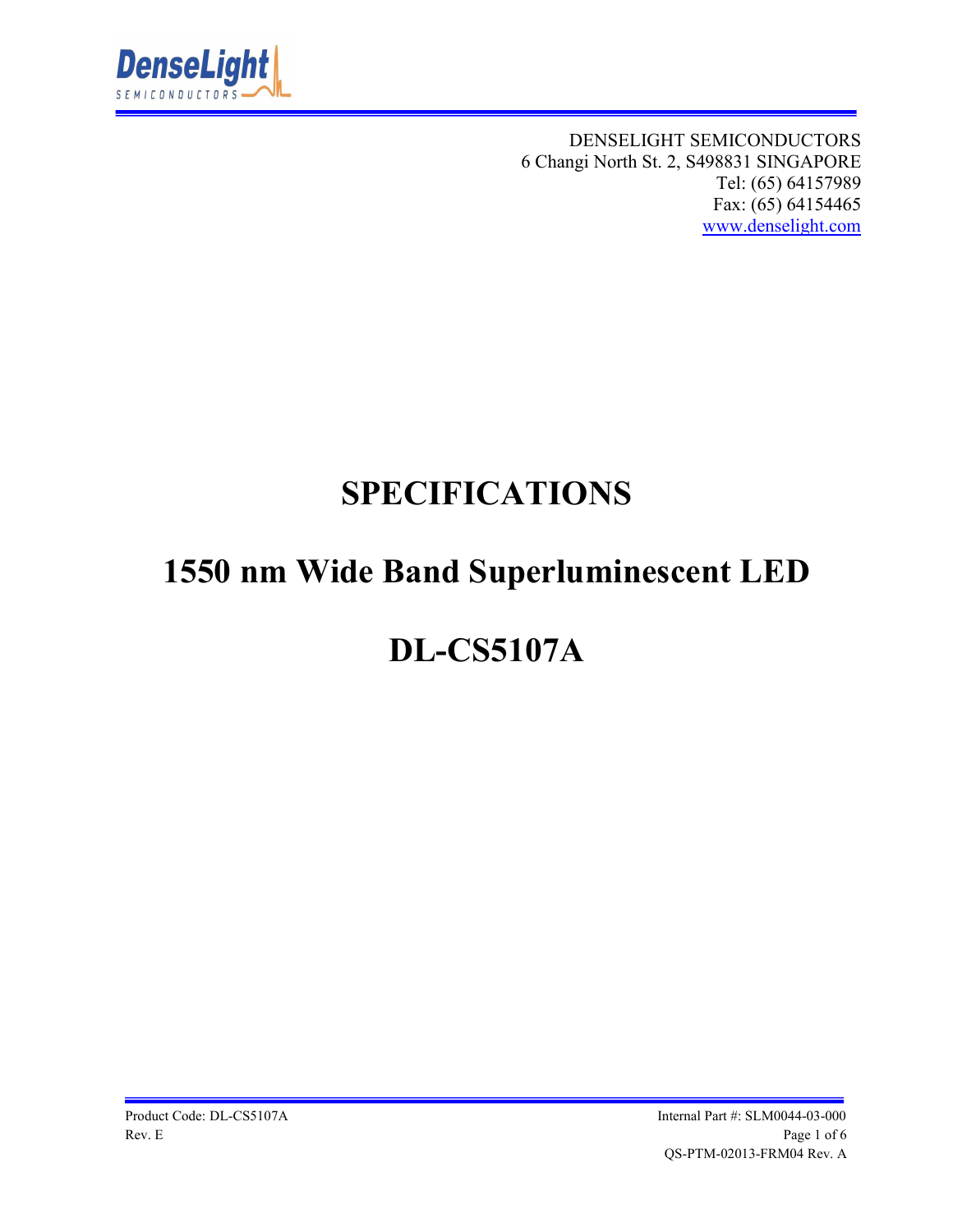

### **A. PRODUCT DESCRIPTION**

The DenseLight DL-CS5107A series is a broadband SLED that operates in a true inherent superluminescent mode. This superluminescent property generates broader band at higher drive currents in contrast to other conventional SLEDs which are ASE-based, where high drive tends to give narrower band. Its low coherence reduces Rayleigh backscattering noise. Coupled with high power and large spectral width, it offsets photoreceiver noise and improves spatial resolution (in OCT) and measurand sensitivity (in sensors). The SLED is available in 14-pin BTF package. It is compliance with the requirements of Telcordia GR-468-CORE.

Enabled by DensePICTM spread spectra bandgap engineering technology, future generations of DenseLight SLEDs promise higher chip powers (up to 50mW possible), and broader spectral bands (beyond 120nm). Higher levels of integration may feature integrated SLEDs with phase modulators, optical couplers and photodetectors into a complete optical sensor chipset.

For responsive prototyping enquiries please email:  $info@density$ 

#### **B. FEATURES**

- Ex-fiber output power of  $>8mW$
- Typical 3dB bandwidth of 60nm
- Typical spectral modulation of 0.2dB
- 14-pin BTF package
- Single mode fiber

#### **C. APPLICATIONS**

- Fiber Optic Gyroscope
- Optical Test Instrument
- Fiber Optic Sensors
- Fiber Optic Communications
- Optical Coherence Tomography
- Biomedical Imaging Device
- Clinical Healing Equipment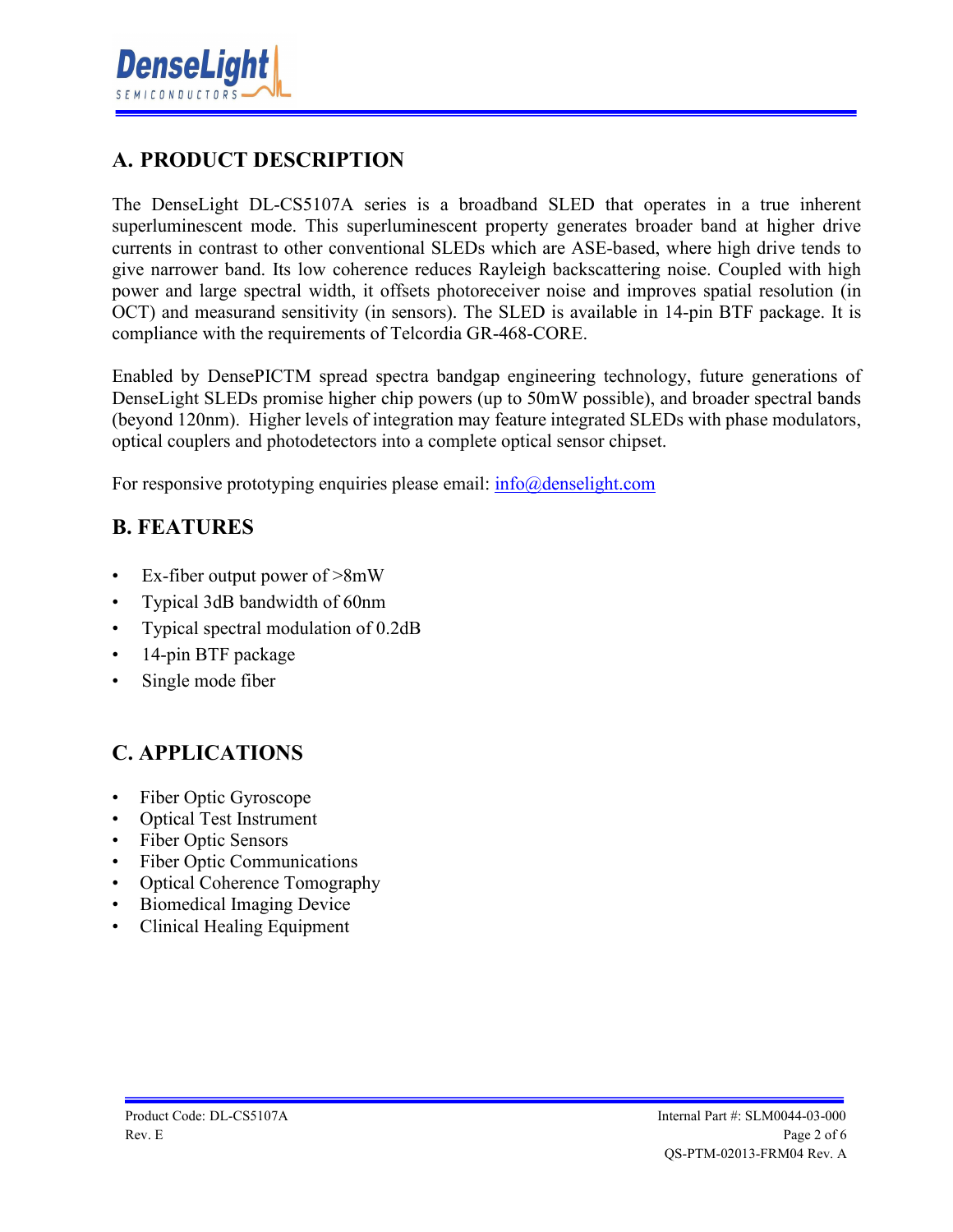### **D. ABSOLUTE MAXIMUM RATINGS**

| Parameter                      | <b>Symbol</b>            | Condition           | Min      | <b>Max</b>     | Unit            |
|--------------------------------|--------------------------|---------------------|----------|----------------|-----------------|
| Reverse voltage                | $\rm V_R$                |                     |          | $\overline{2}$ | V               |
| Forward current                | $I_{\rm F}$              |                     |          | 350            | mA              |
| Forward voltage                | $V_{\rm F}$              | $I_{op}$            |          | 2.5            | V               |
| Case temperature               | $T_c$                    | $I_{op}$            | $-40$    | 70             | $\rm ^{\circ}C$ |
| SLED temperature <sup>1</sup>  | <b>T</b> <sub>SLED</sub> | $I_{op}$            | $\theta$ | 70             | $\rm ^{\circ}C$ |
| Thermoelectric cooler voltage  | V <sub>TEC</sub>         |                     |          | 3.0            | $\mathbf{V}$    |
| Thermoelectric cooler current  | I <sub>TEC</sub>         |                     |          | 1.8            | A               |
| Storage temperature            | $T_{\text{stg}}$         | Unbiased            | -40      | 85             | $\rm ^{\circ}C$ |
| Storage humidity               |                          |                     | 5        | 85             | %RH             |
| Electro static discharge (ESD) | V <sub>ESD</sub>         | Human body<br>model |          | 500            | V               |
| Lead soldering temperature     | $S_{temp}$               |                     |          | 260            | $\rm ^{\circ}C$ |
| Lead soldering time            | $S_{time}$               |                     |          | 10             | sec             |

### **E. SPECIFICATIONS (TSLED = 25 C)**

| Parameter                     | <b>Symbol</b>    | Condition                | Min  | <b>Typ</b>                   | <b>Max</b>                   | Unit      |
|-------------------------------|------------------|--------------------------|------|------------------------------|------------------------------|-----------|
| Operating current             | $I_{op}$         | $\overline{\phantom{0}}$ |      | $\overline{\phantom{a}}$     | 300                          | mA        |
| Forward voltage               | $\rm V_F$        | $I_{op}$                 |      | $\overline{\phantom{a}}$     | 2                            | V         |
| Power in SMF                  | $P_{o}$          | $I_{op}$                 | 8    | $\qquad \qquad \blacksquare$ | $\qquad \qquad \blacksquare$ | mW        |
| Central wavelength            | $\lambda c$      | $I_{op}$                 | 1530 | 1550                         | 1570                         | nm        |
| Bandwidth                     | $B_{FWHM}$       | $I_{op}$                 | 55   | 60                           | ٠                            | nm        |
| Spectrum modulation           | R                | $I_{op}$                 |      | 0.2                          | 0.4                          | dB        |
| Thermistor resistance         | $R_{therm}$      | $T = 25 °C$              | 9.5  | 10                           | 10.5                         | $k\Omega$ |
| Thermoelectric cooler voltage | $V_{\rm TEC}$    | $I_{op}$                 |      |                              | 2.5                          | V         |
| Thermoelectric cooler current | I <sub>TEC</sub> | $I_{op}$                 |      | $\overline{\phantom{a}}$     | 1.1                          | A         |

 $1$  T<sub>SLED</sub> is monitored by internal thermistor with external pin out.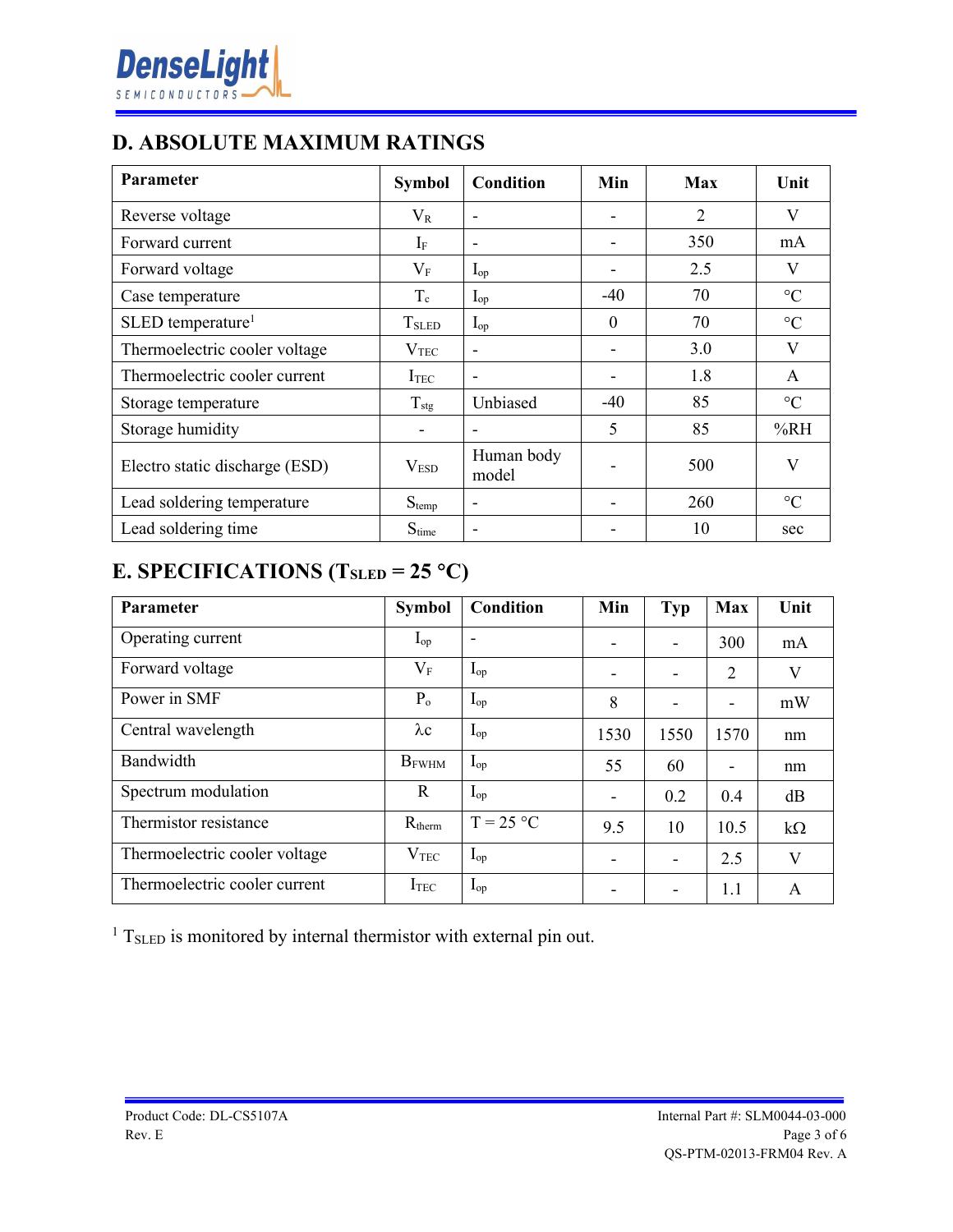

#### **F. PACKAGE**

#### **BTF package**

| Part                 | <b>Description</b>     |
|----------------------|------------------------|
| Package type         | <b>BTF</b>             |
| Fiber:               | <b>SMF-28</b>          |
| <b>MFD</b>           | $10 \mu m$             |
| Cladding diameter    | $125 \mu m$            |
| Coating diameter     | $245 \mu m$            |
| Jacket               | $900 \mu m$ loose tube |
| Fiber pigtail length | lm                     |
| Fiber bending radius | $>40$ mm               |
| Connector            | FC/APC                 |
| Dimensions           | See figure             |



| Pin Assignment          |                    |
|-------------------------|--------------------|
| 1                       | TEC+               |
| $\overline{a}$          | <b>THE RMISTOR</b> |
| $\overline{\mathbf{3}}$ |                    |
| $\overline{4}$          |                    |
| 5                       | <b>THE RMISTOR</b> |
| 6                       |                    |
| 7                       |                    |
| 8                       |                    |
| 9                       |                    |
| 10                      | SLED ANODE +       |
| 11                      | SLED CATHODE -     |
| 12                      |                    |
| 13                      | CASE               |
| 14                      | TEC -              |

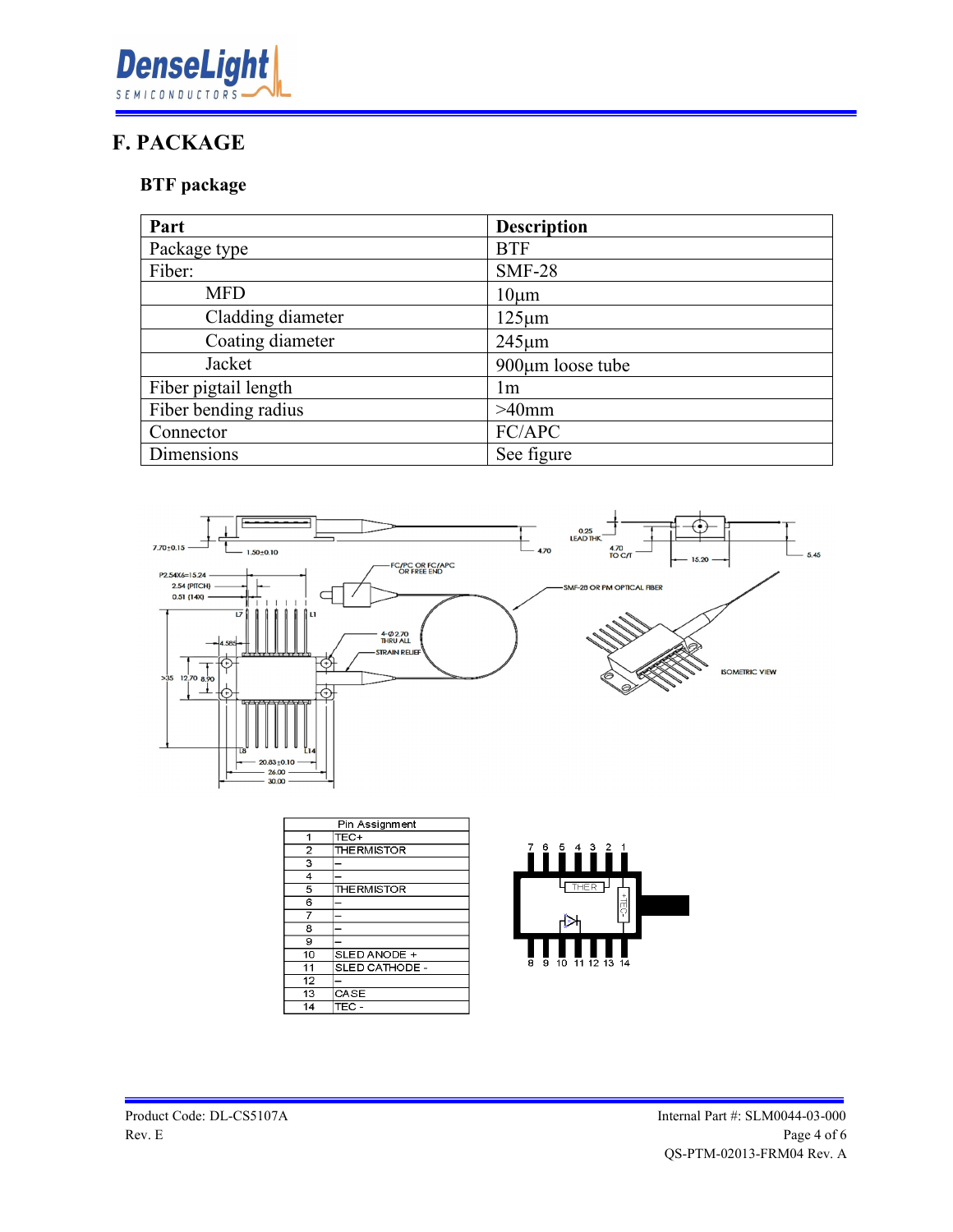

#### **G. TYPICAL PERFORMANCE CHARACTERISTICS**

Operating condition:  $T_{\text{SLED}} = 25 \text{ °C}$ 



**I-V Curve**

**Spectrum Modulation**